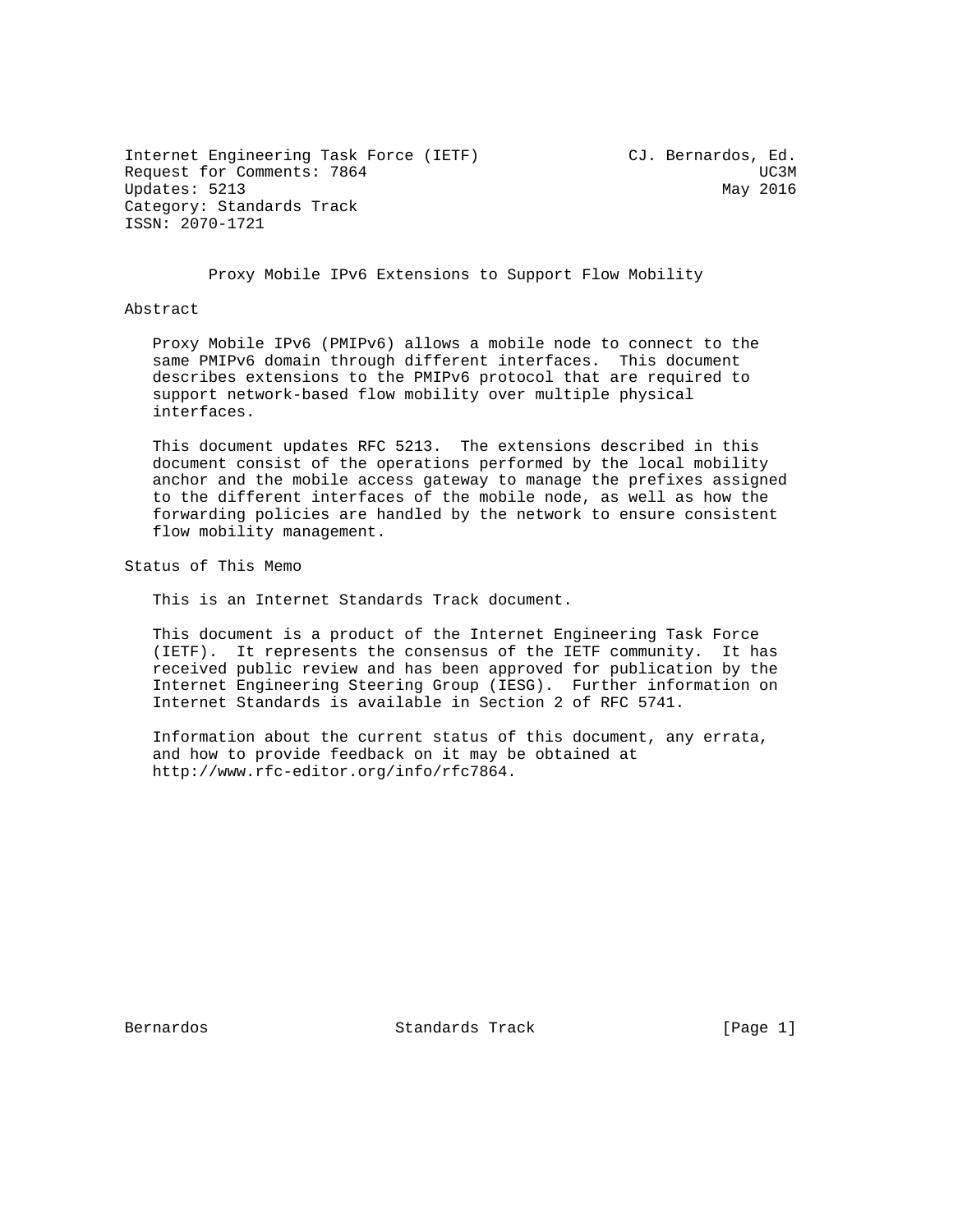# Copyright Notice

 Copyright (c) 2016 IETF Trust and the persons identified as the document authors. All rights reserved.

 This document is subject to BCP 78 and the IETF Trust's Legal Provisions Relating to IETF Documents (http://trustee.ietf.org/license-info) in effect on the date of publication of this document. Please review these documents carefully, as they describe your rights and restrictions with respect to this document. Code Components extracted from this document must include Simplified BSD License text as described in Section 4.e of the Trust Legal Provisions and are provided without warranty as

described in the Simplified BSD License.

Table of Contents

| Introduction $\ldots \ldots \ldots \ldots \ldots \ldots \ldots \ldots$<br>$\mathbf{1}$ |  | 3              |
|----------------------------------------------------------------------------------------|--|----------------|
| 2.1                                                                                    |  | $\mathcal{E}$  |
| 3. Overview of the PMIPv6 Flow Mobility Extensions                                     |  | $\overline{4}$ |
| 3.1.                                                                                   |  | $\overline{4}$ |
|                                                                                        |  | 5              |
| 3.2.1. MN Sharing a Common Set of Prefixes on All MAGs                                 |  | 6              |
| 3.2.2. MN with Different Sets of Prefixes on Each MAG                                  |  | 9              |
| 3.3. Use of PBU/PBA Signaling                                                          |  | 11             |
| 3.4. Use of Flow-Level Information                                                     |  | 12             |
|                                                                                        |  | 12             |
|                                                                                        |  | 13             |
| 4.2. Flow Mobility Initiate (FMI)                                                      |  | 13             |
| 4.3. Flow Mobility Acknowledgement (FMA)                                               |  | 14             |
| 5. Conceptual Data Structures                                                          |  | 14             |
| Multiple Proxy Care-of Address Registration<br>5.1.                                    |  | 14             |
| 5.2. Flow Mobility Cache (FMC)                                                         |  | 15             |
| რ —                                                                                    |  | 16             |
| $7$ .                                                                                  |  | 16             |
| 8.                                                                                     |  | 17             |
|                                                                                        |  | 17             |
| 9.1. Normative References                                                              |  | 17             |
| 9.2. Informative References                                                            |  | 18             |
|                                                                                        |  | 18             |
| Contributors                                                                           |  | 19             |
|                                                                                        |  | 19             |

Bernardos Standards Track [Page 2]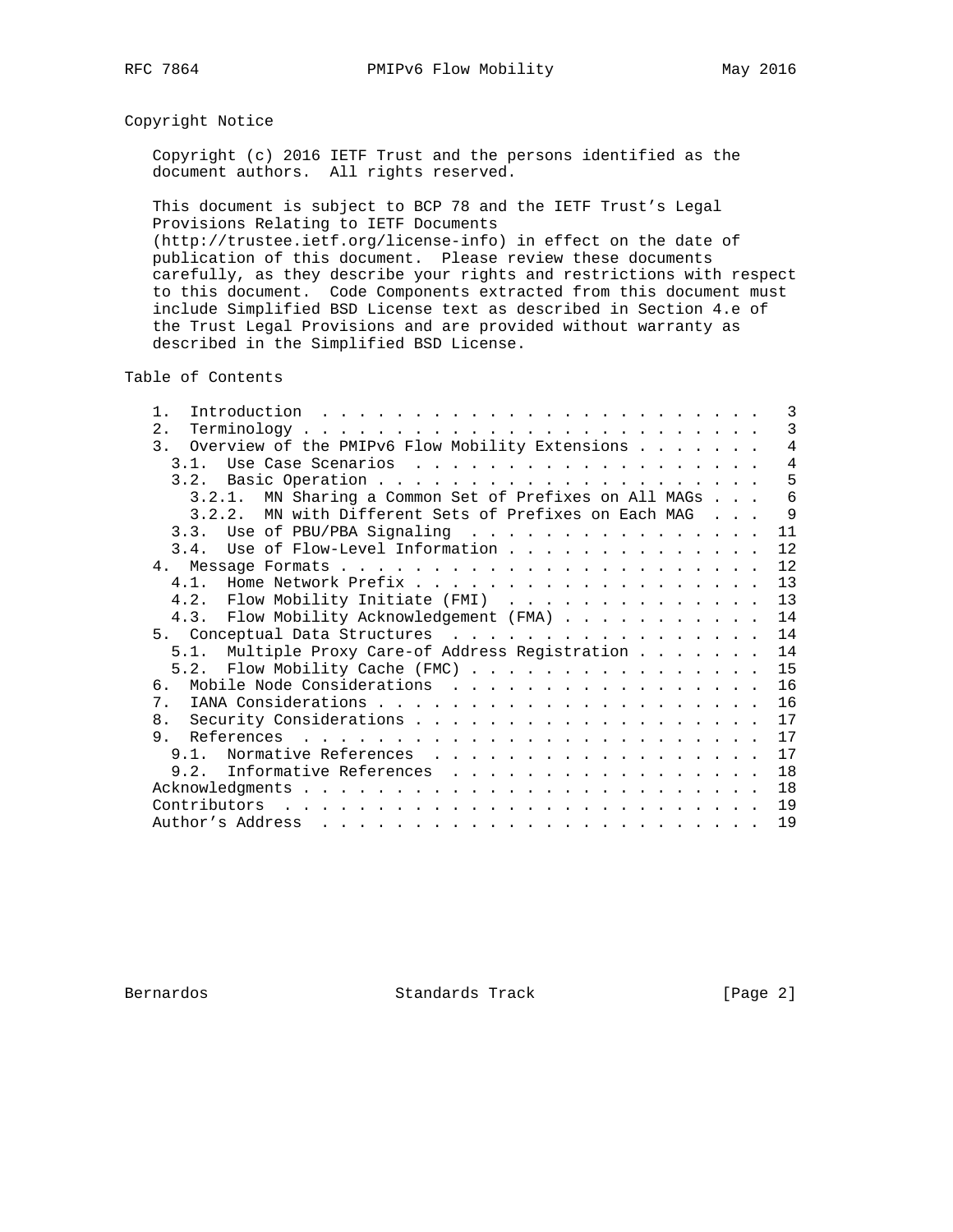# 1. Introduction

 Proxy Mobile IPv6 (PMIPv6), specified in [RFC5213], provides network based mobility management to hosts connecting to a PMIPv6 domain. PMIPv6 introduces two new functional entities, the Local Mobility Anchor (LMA) and the Mobile Access Gateway (MAG). The MAG is the entity detecting the Mobile Node's (MN's) attachment and providing IP connectivity. The LMA is the entity assigning one or more Home Network Prefixes (HNPs) to the MN and is the topological anchor for all traffic belonging to the MN.

 PMIPv6 allows an MN to connect to the same PMIPv6 domain through different interfaces. This document specifies protocol extensions to Proxy Mobile IPv6 between the LMA and MAGs to enable "flow mobility" and, hence, distribute specific traffic flows on different physical interfaces. It is assumed that the MN IP-layer interface can simultaneously and/or sequentially attach to multiple MAGs, possibly over multiple media. One form to achieve this multiple attachment is described in [RFC7847], which allows the MN supporting traffic flows on different physical interfaces, regardless of the assigned prefixes on those physical interfaces. Another alternative is to configure the IP stack of the MN to behave according to the Weak ES Model (commonly referred to as the weak host model) [RFC1122].

 In particular, this document specifies how to enable "flow mobility" in the PMIPv6 network (i.e., LMAs and MAGs). In order to do so, two main operations are required: i) proper prefix management by the PMIPv6 network and ii) consistent flow forwarding policies. This memo analyzes different potential use case scenarios, involving different prefix assignment requirements and, therefore, different PMIPv6 network extensions to enable "flow mobility".

2. Terminology

 The key words "MUST", "MUST NOT", "REQUIRED", "SHALL", "SHALL NOT", "SHOULD", "SHOULD NOT", "RECOMMENDED", "MAY", and "OPTIONAL" in this document are to be interpreted as described in RFC 2119 [RFC2119].

 The following terms used in this document are defined in the Proxy Mobile IPv6 [RFC5213]:

- o Local Mobility Anchor (LMA)
- o Mobile Access Gateway (MAG)
- o Proxy Mobile IPv6 Domain (PMIPv6-Domain)

Bernardos Standards Track [Page 3]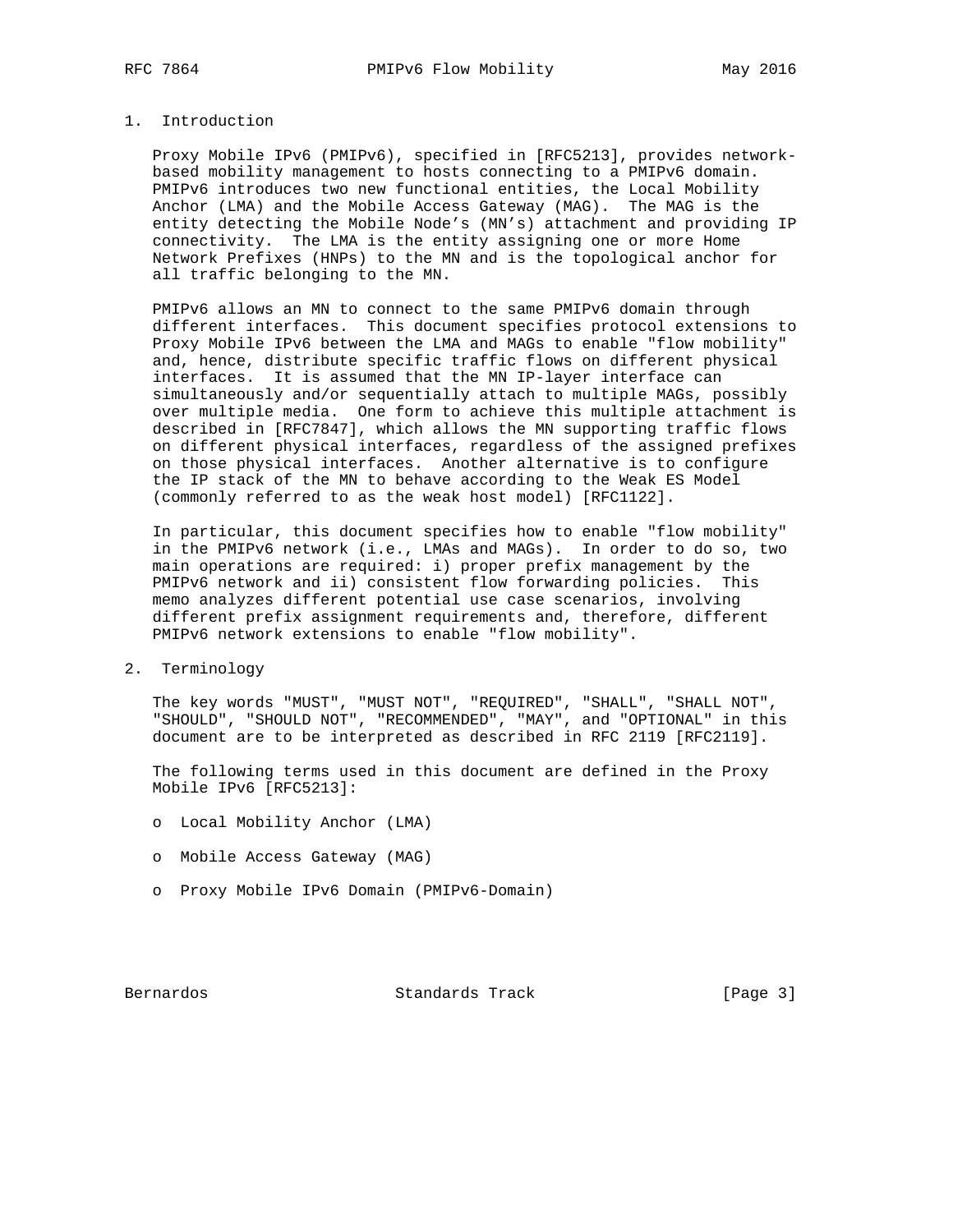- o LMA Address (LMAA)
- o Proxy Care-of Address (Proxy-CoA)
- o Home Network Prefix (HNP)

 The following terms used in this document are defined in the Multiple Care-of Addresses Registration [RFC5648] and Flow Bindings in Mobile IPv6 and Network Mobility (NEMO) Basic Support [RFC6089]:

- o Binding Identification (BID) Number
- o Flow Identifier (FID)
- o Traffic Selector (TS)

The following terms are defined and used in this document:

- o Flow Mobility Initiate (FMI): Message sent by the LMA to the MAG conveying the information required to enable flow mobility in a PMIPv6-Domain.
- o Flow Mobility Acknowledgement (FMA): Message sent by the MAG in reply to an FMI message.
- o Flow Mobility Cache (FMC): Conceptual data structure to support the flow mobility management operations described in this document.
- 3. Overview of the PMIPv6 Flow Mobility Extensions
- 3.1. Use Case Scenarios

 In contrast to a typical handover where connectivity to a physical medium is relinquished and then re-established, flow mobility assumes that an MN can have simultaneous access to more than one network. In this specification, it is assumed that the LMA is aware of the MN's ability to have simultaneous access to both access networks and the ability to handle the same or a different set of prefixes on each access. How this is done is outside the scope of this specification.

 There are different flow mobility scenarios. In some of them, the MN might share a common set of prefixes among all its physical interfaces; in others, the MN might have a different subset of prefixes configured on each of the physical interfaces. The different scenarios are the following:

Bernardos Standards Track [Page 4]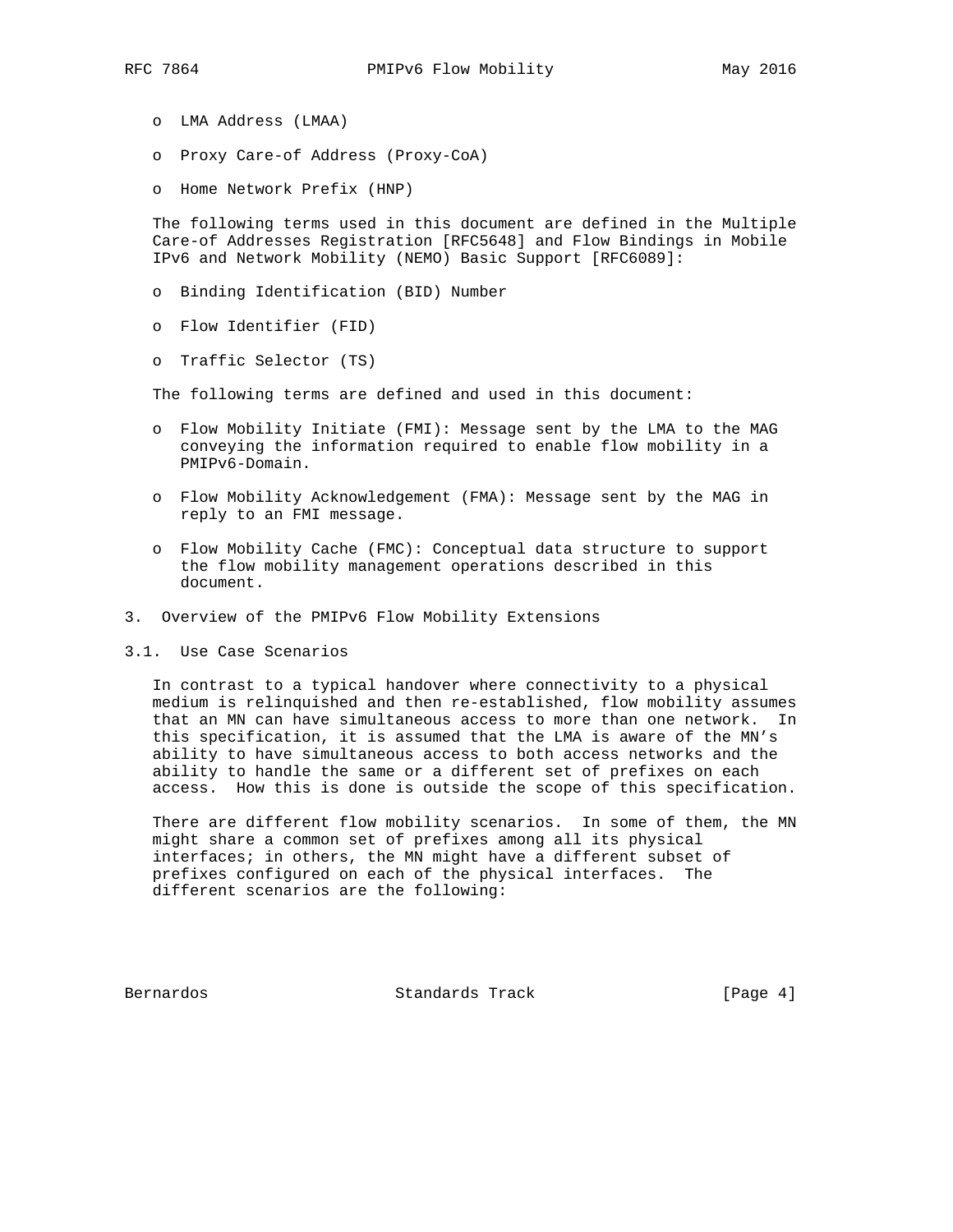- 1. At the time of a new network attachment, the MN obtains the same prefix or the same set of prefixes as already assigned to an existing session. This is not the default behavior with basic PMIPv6 [RFC5213], and the LMA needs to be able to provide the same assignment even for the simultaneous attachment (as opposed to the handover scenario only).
- 2. At the time of a new network attachment, the MN obtains a new prefix or a new set of prefixes for the new session. This is the default behavior with basic PMIPv6 [RFC5213].

 A combination of the two above-mentioned scenarios is also possible. At the time of a new network attachment, the MN obtains a combination of  $prefix(es)$  in use and new  $prefix(es)$ . This is a hybrid of the two scenarios described before. The local policy determines whether the new prefix is exclusive to the new attachment or can be assigned to an existing attachment as well.

 The operational description of how to enable flow mobility in each of these scenarios is provided in Sections 3.2.1 and 3.2.2.

 The extensions described in this document support all the aforementioned scenarios.

3.2. Basic Operation

 This section describes how the PMIPv6 extensions described in this document enable flow mobility support.

 Both the MN and the LMA MUST have local policies in place to ensure that packets are forwarded coherently for unidirectional and bidirectional communications. The details about how this consistency is ensured are out of the scope of this document. Either the MN or the LMA can initiate IP flow mobility. If the MN makes the flow mobility decision, then the LMA follows that decision and updates its forwarding state accordingly. The network can also trigger mobility on the MN side via out-of-band mechanisms (e.g., 3GPP / Access Network Discovery and Selection Function (ANDSF) sends updated routing policies to the MN). In a given scenario and MN, the decision on IP flow mobility MUST be taken either by the MN or the LMA, but it MUST NOT be taken by both.

Bernardos Standards Track [Page 5]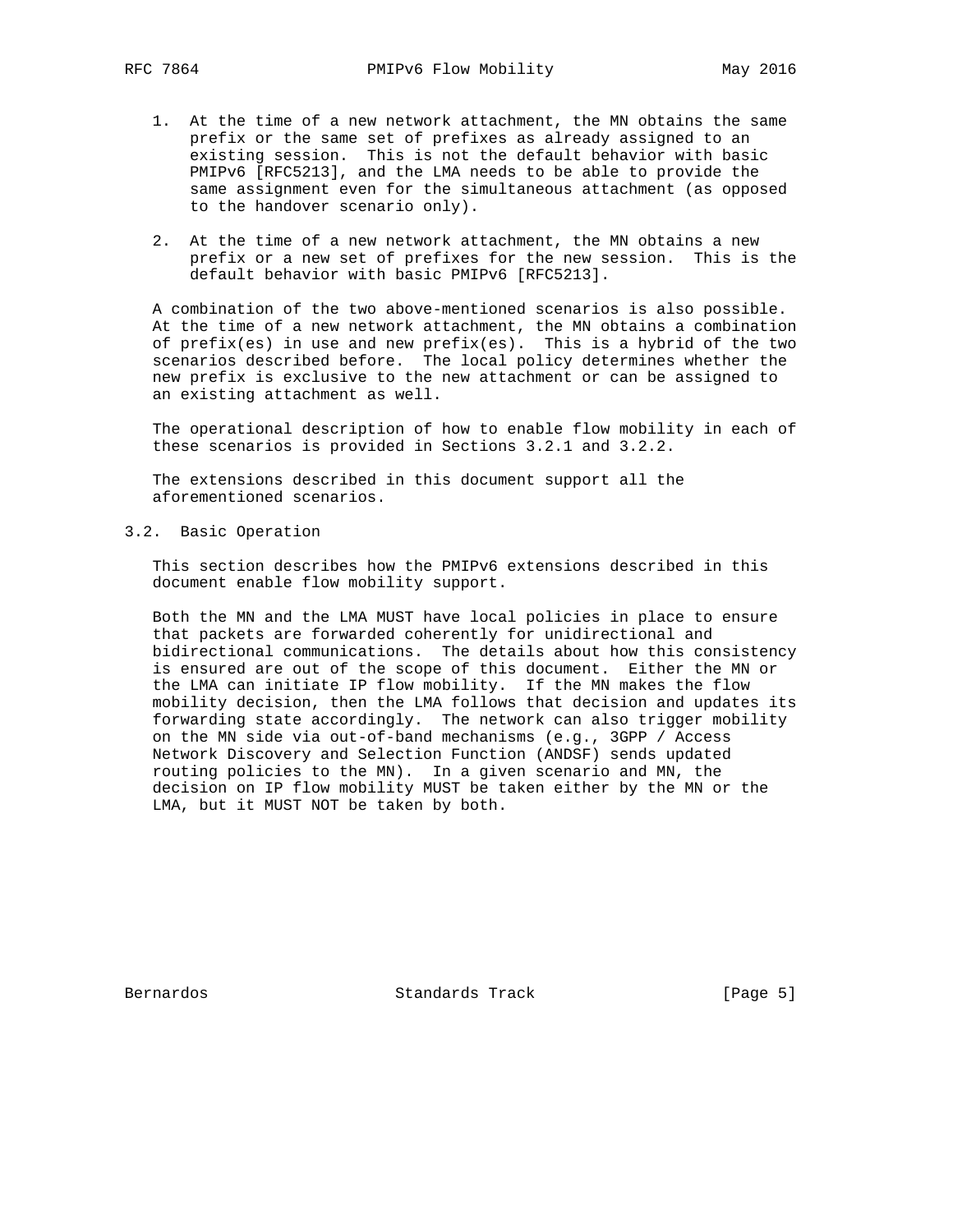# 3.2.1. MN Sharing a Common Set of Prefixes on All MAGs

 This scenario corresponds to the first use case scenario described in Section 3.1. Extensions to basic PMIPv6 [RFC5213] signaling at the time of a new attachment are needed to ensure that the same prefix (or set of prefixes) is assigned to all the interfaces of the same MN that are simultaneously attached. Subsequently, no further signaling is necessary between the local mobility anchor and the MAG, and flows are forwarded according to policy rules on the LMA and the MN.

 If the LMA assigns a common prefix (or set of prefixes) to the different physical interfaces attached to the domain, then every MAG already has all the routing knowledge required to forward uplink or downlink packets after the Proxy Binding Update / Proxy Binding Acknowledgement (PBU/PBA) registration for each MAG, and the LMA does not need to send any kind of signaling in order to move flows across the different physical interfaces (because moving flows is a local decision of the LMA). Optionally, signaling MAY be exchanged in case the MAG needs to know about flow-level information (e.g., to link flows with proper QoS paths and/or inform the MN [RFC7222]).

 The LMA needs to know when to assign the same set of prefixes to all the different physical interfaces of the MN. This can be achieved by different means, such as policy configuration, default policies, etc. In this document, a new Handoff Indicator (HI) ("Attachment over a new interface sharing prefixes" (6) value) is defined that allows the MAG to indicate to the LMA that the same set of prefixes MUST be assigned to the MN. The considerations of Section 5.4.1 of [RFC5213] are updated by this specification as follows:

- o If there is at least one Home Network Prefix Option present in the request with a NON\_ZERO prefix value, there exists a Binding Cache Entry (BCE) (with all HNPs in the BCE matching the prefix values of all Home Network Prefix Options of the received Proxy Binding Update message), and the entry matches the MN identifier in the Mobile Node Identifier Option of the received Proxy Binding Update message, and the value of the HI of the received Proxy Binding Update is equal to "Attachment over a new interface sharing prefixes".
	- 1. If there is a Mobile Node Link-layer Identifier Option present in the request, and the BCE matches the Access Technology Type (ATT) and the MN-LL-Identifier, then the request MUST be considered as a request for updating that BCE.

Bernardos Standards Track [Page 6]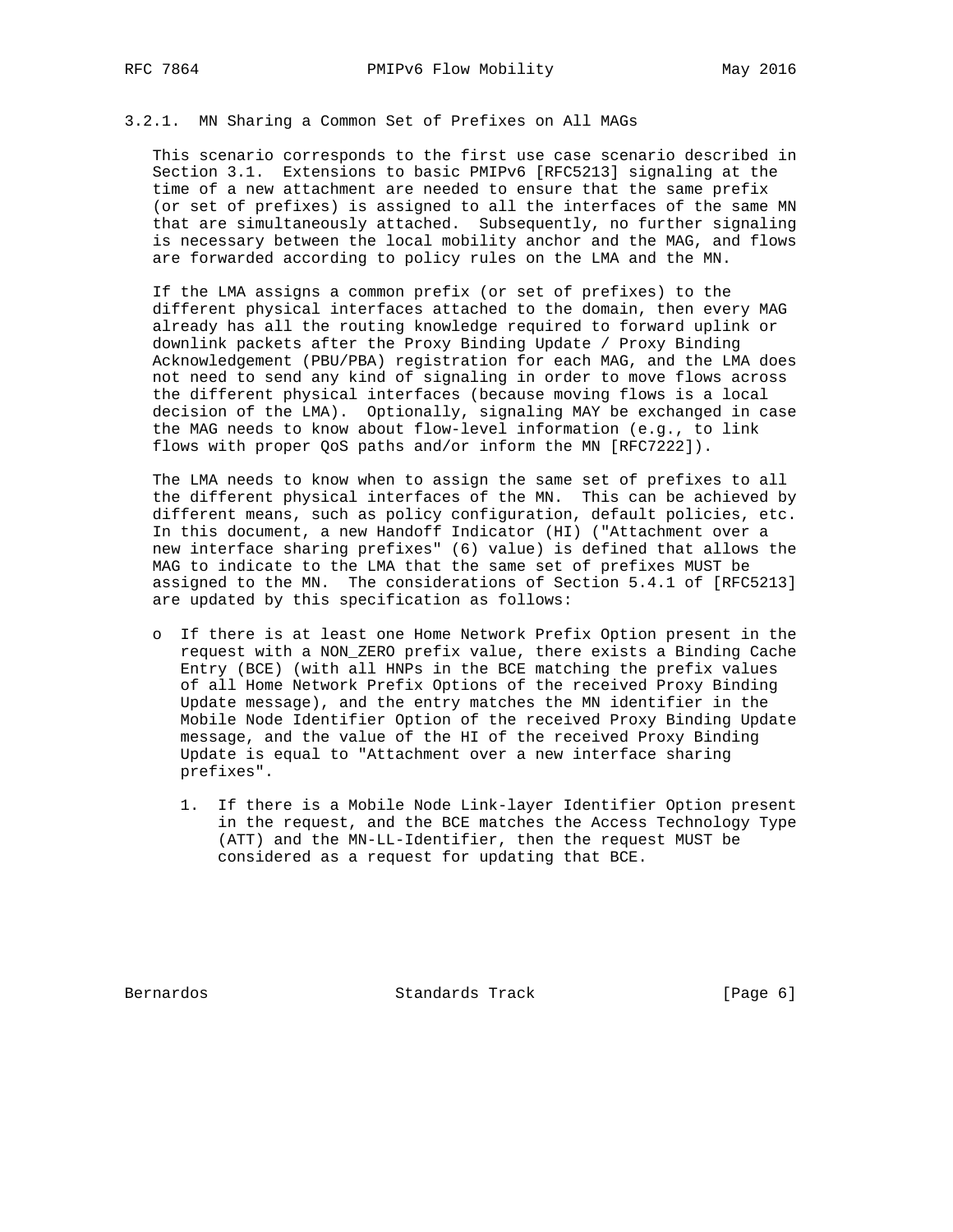- 2. If there is a Mobile Node Link-layer Identifier Option present in the request, and the BCE does not match the Access Technology Type (ATT) and the MN-LL-Identifier, then the request MUST be considered as a request for creating a new mobility session sharing the same set of HNPs assigned to the existing BCE found.
- 3. If there is not a Mobile Node Link-layer Identifier Option present in the request, then the request MUST be considered as a request for creating a new mobility session sharing the same set of HNPs assigned to the existing BCE found.



Figure 1: Shared Prefix Across Physical Interfaces Scenario

 Next, an example of how flow mobility works in this case is shown. In Figure 1, a mobile node (MN1) has two different physical interfaces (if1 of access technology type ATT1, and if2 of access technology type ATT2). Each physical interface is attached to a different MAG, both of them controlled by the same LMA. Both physical interfaces are assigned the same prefix (pref1) upon attachment to the MAGs. If the IP layer at the MN shows one single logical interface (e.g., as described in [RFC7847]), then the mobile node has one single IPv6 address configured at the IP layer: pref1::mn1. Otherwise, per interface IPv6 addresses (e.g., pref1::if1 and pref1::if2) would be configured; each address MUST be valid on every interface. We assume the first case in the following

Bernardos Standards Track [Page 7]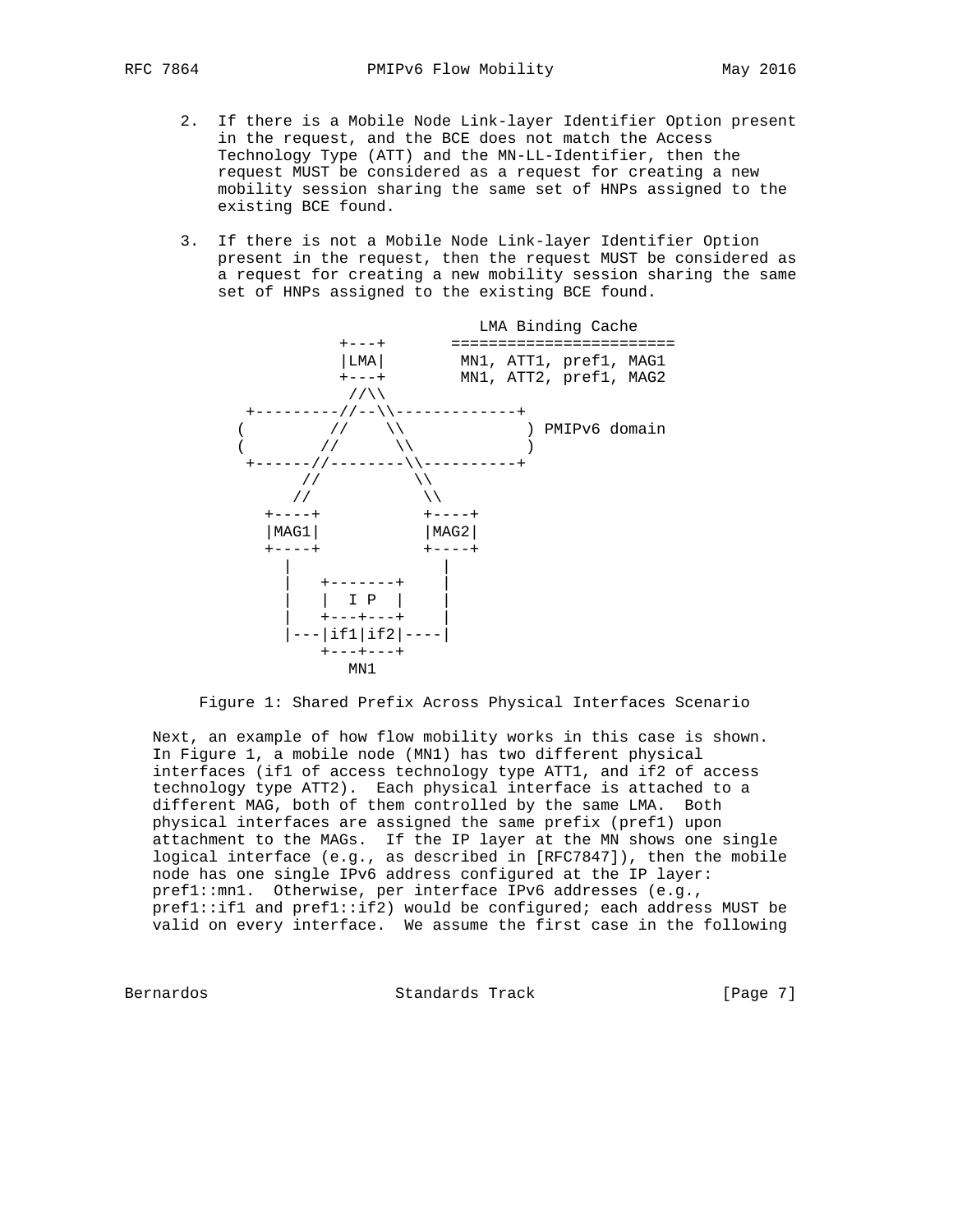example (and in the rest of this document). Initially, flow X goes through MAG1 and flow Y through MAG2. At a certain point, flow Y can be moved to also go through MAG1. Figure 2 shows the scenario in which no flow-level information needs to be exchanged, so there is no signaling between the LMA and the MAGs.

 Note that if different IPv6 addresses are configured at the IP layer, IP-session continuity is still possible (for each of the configured IP addresses). This is achieved by the network delivering packets destined to a particular IP address of the MN to the right of MN's physical interface where the flow is selected to be moved, and the MN also selecting the same interface when sending traffic back uplink.



 Figure 2: Flow Mobility Message Sequence with a Common Set of Prefixes

 Figure 3 shows the state of the different network entities after moving flow Y in the previous example. This document reuses some of the terminology and mechanisms of the flow bindings and multiple care-of address registration specifications. Note that, in this case the BIDs shown in the figure are assigned locally by the LMA, since there is no signaling required in this scenario. In any case, alternative implementations of flow routing at the LMA MAY be used, as it does not impact the operation of the solution in this case.

Bernardos Standards Track [Page 8]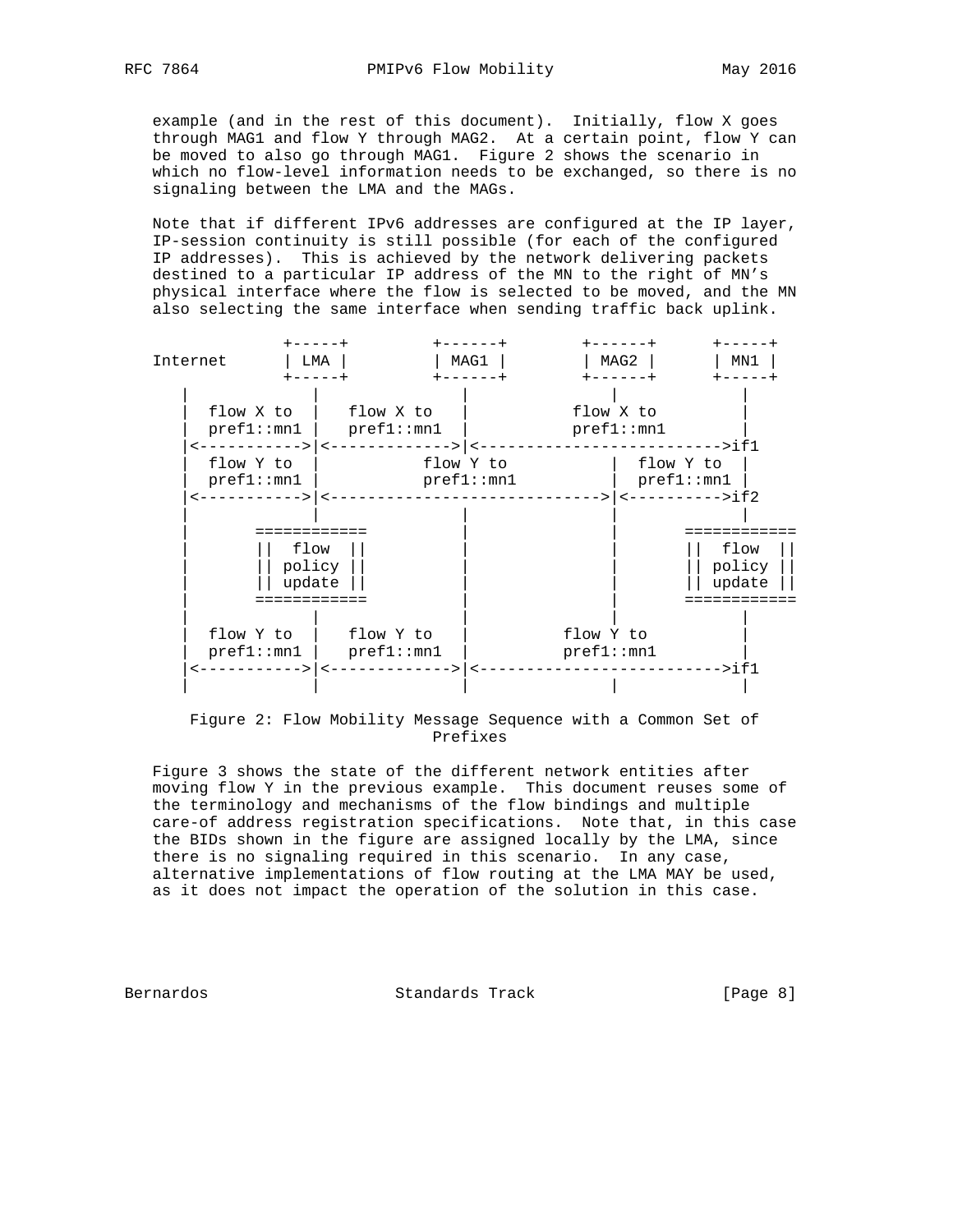

Figure 3: Data Structures with a Common Set of Prefixes

3.2.2. MN with Different Sets of Prefixes on Each MAG

 A different flow mobility scenario happens when the LMA assigns different sets of prefixes to physical interfaces of the same mobile node. This covers the second case, or a combination of scenarios, described in Section 3.1. In this case, additional signaling is required between the LMA and the MAG to enable relocating flows between the different attachments, so the MAGs are aware of the prefixes for which the MN is going to receive traffic, and local routing entries are configured accordingly.

 In this case, signaling is required when a flow is to be moved from its original interface to a new one. Since the LMA cannot send a PBA message that has not been triggered in response to a received PBU message, the solution defined in this specification makes use of two mobility messages: FMI and FMA, which actually use the format of the Update Notifications for PMIPv6 defined in [RFC7077]. The trigger for the flow movement can be on the MN (e.g., by using layer-2 signaling with the MAG), or on the network (e.g., based on congestion and measurements), which then notifies the MN for the final IP flow mobility decision (as stated in Section 3.1). Policy management

Bernardos Standards Track [Page 9]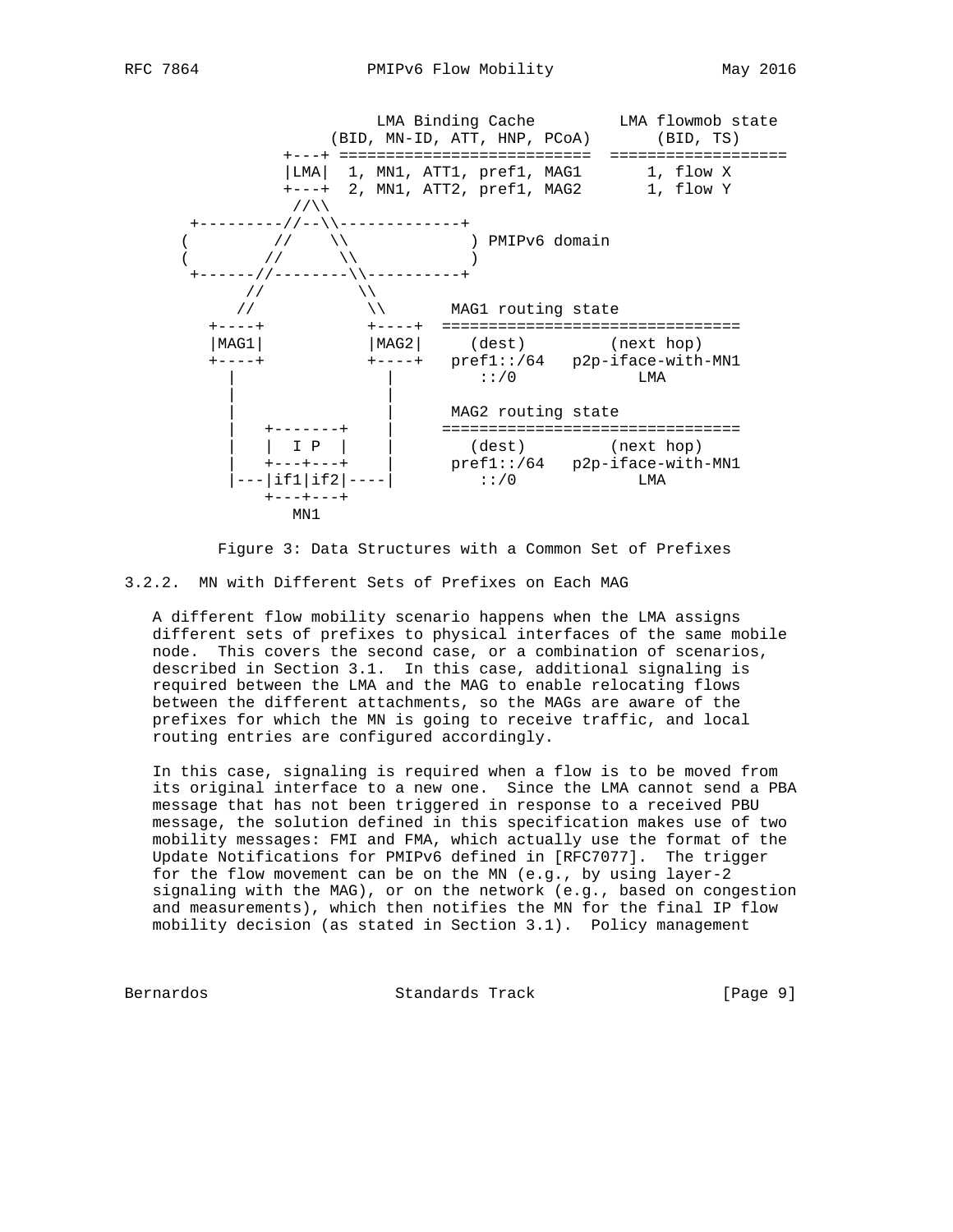functions (e.g., 3GPP/ANDSF) can be used for that purpose; however, how the network notifies the MN is out of the scope of this document.

 If the flow is being moved from its default path (which is determined by the destination prefix) to a different one, the LMA constructs a FMI message. This message includes a Home Network Prefix Option for each of the prefixes that are requested to be provided with flow mobility support on the new MAG (note that these prefixes are not anchored by the target MAG, and therefore the MAG MUST NOT advertise them on the MAG-MN link), with the off-link bit (L) set to one. This message MUST be sent to the new target MAG, i.e., the one selected to be used in the forwarding of the flow. The MAG replies with an FMA. The message sequence is shown in Figure 4.



 Figure 4: Flow Mobility Message Sequence When the LMA Assigns Different Sets of Prefixes per Physical Interface

Bernardos Standards Track [Page 10]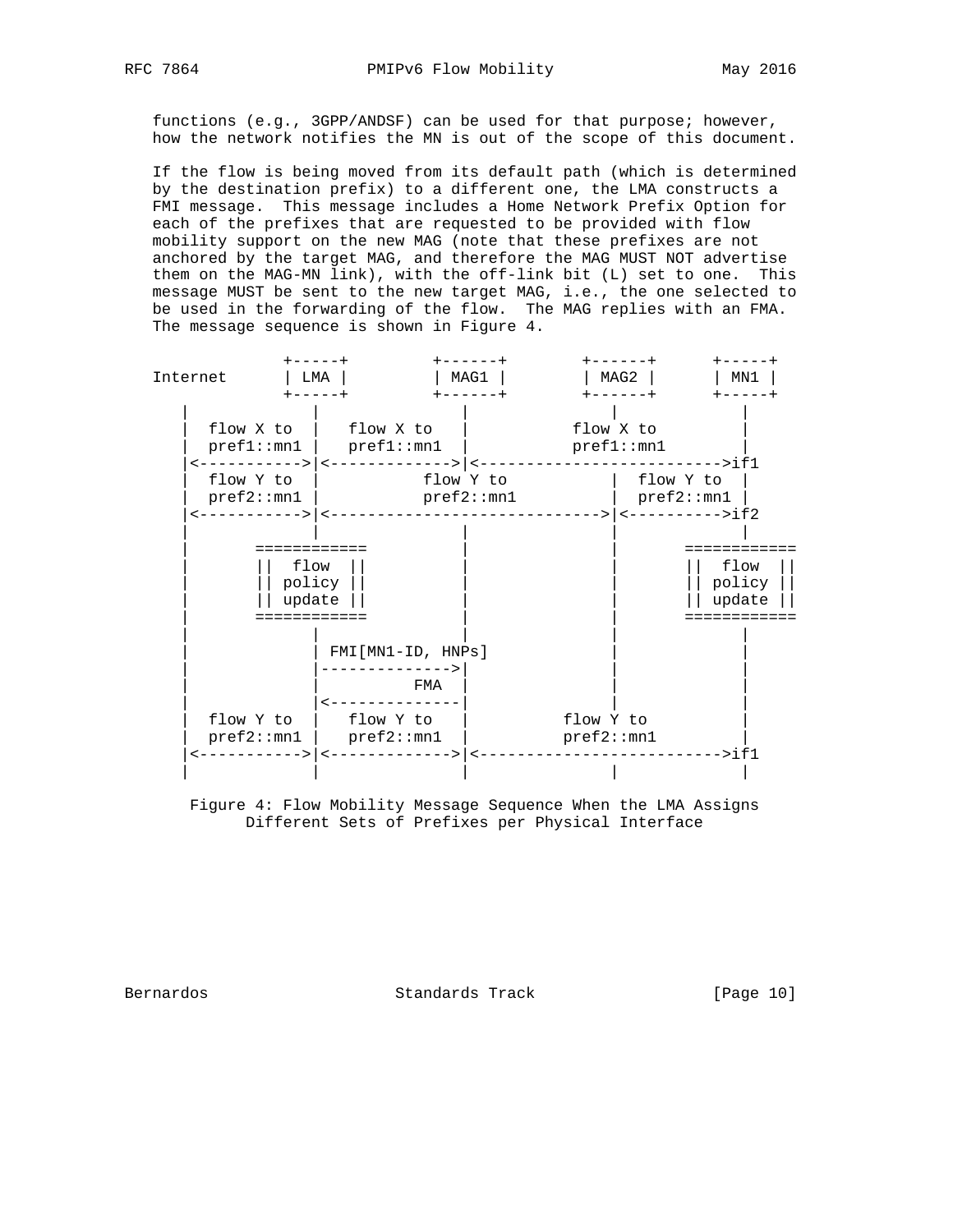The state in the network after moving a flow, in the case where the LMA assigns a different set of prefixes is shown in Figure 5.



 Figure 5: Data Structures When the LMA Assigns a Different Set of Prefixes

#### 3.3. Use of PBU/PBA Signaling

 This specification introduces the FMI/FMA signaling, which allows the LMA to exchange required information with the MAG to enable flow mobility without waiting to receive a PBU. However, there are scenarios in which the trigger for flow mobility might be related to a new MN's interface attachment. In this case, the PBA sent in response to the PBU received from the new MAG can convey the same signaling that the FMI does. In this case, the LMA MUST include a Home Network Prefix Option in the PBA for each of the prefixes that are requested to be provided with flow mobility support on the new MAG with the off-link bit (L) set to one.

Bernardos Standards Track [Page 11]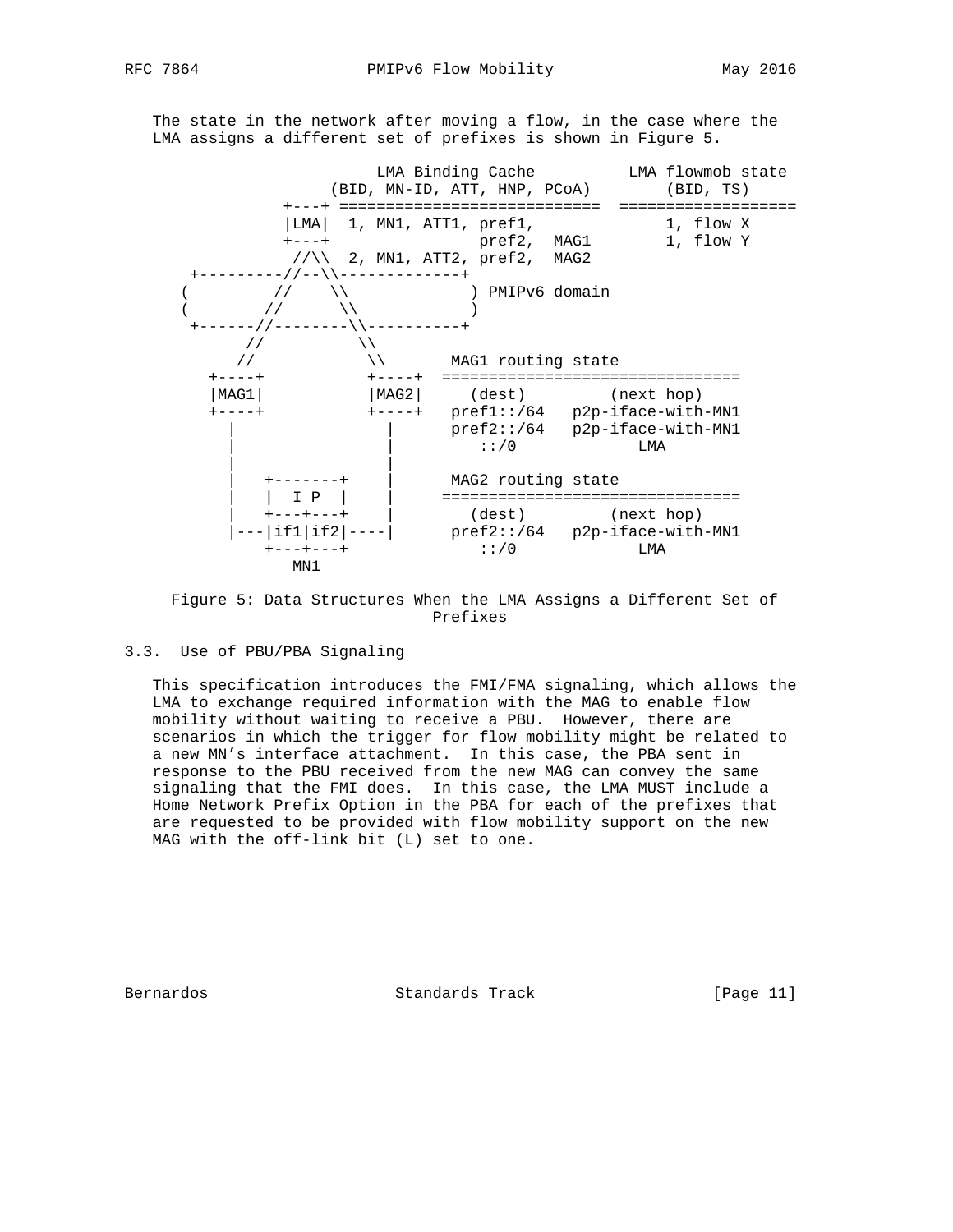# 3.4. Use of Flow-Level Information

 This specification does not mandate flow-level information to be exchanged between the LMA and the MAG to provide flow mobility support. It only requires that the LMA keeps a flow-level state (Section 5.2). However, there are scenarios in which the MAG might need to know which flow(s) is/are coming within a prefix that has been moved, to link it/them to the proper QoS path(s) and optionally, inform the MN about it. This section describes the extensions used to include flow-level information in the signaling defined between the LMA and the MAG.

 This specification reuses some of the mobility extensions and message formats defined in [RFC5648] and [RFC6089], namely the Flow Identification Mobility Option and the Flow Mobility Sub-Options.

 If the LMA wants to convey flow-level information to the MAG, it MUST include in the FMI (or the PBA) a Flow Identification Mobility Option for all the flows that the MAG needs to be aware of with flow granularity. Each Flow Identification Mobility Option MUST include a Traffic Selector Sub-Option including such flow-level information.

 To remove a flow-binding state at the MAG, the LMA simply sends an FMI (or a PBA, if it is in response to a PBU) message that includes flow identification options for all the flows that need to be refreshed, modified, or added, and simply omits those that need to be removed.

 Note that even if a common set of prefixes is used, providing the MAG with flow-level information requires signaling to be exchanged, in this case between the LMA and the MAG. This is done by sending an FMI message (or a PBA, if it is sent in response to a PBU).

4. Message Formats

 This section defines modifications to the PMIPv6 [RFC5213] protocol messages.

 This specification requires implementation of Update Notification (UPN) [RFC7077] and Update Notification Ack (UPA) [RFC7077] messages with the specific Notification Reason and Status Code values as defined by this document. This document does not require implementation of any other aspects of [RFC7077].

Bernardos Standards Track [Page 12]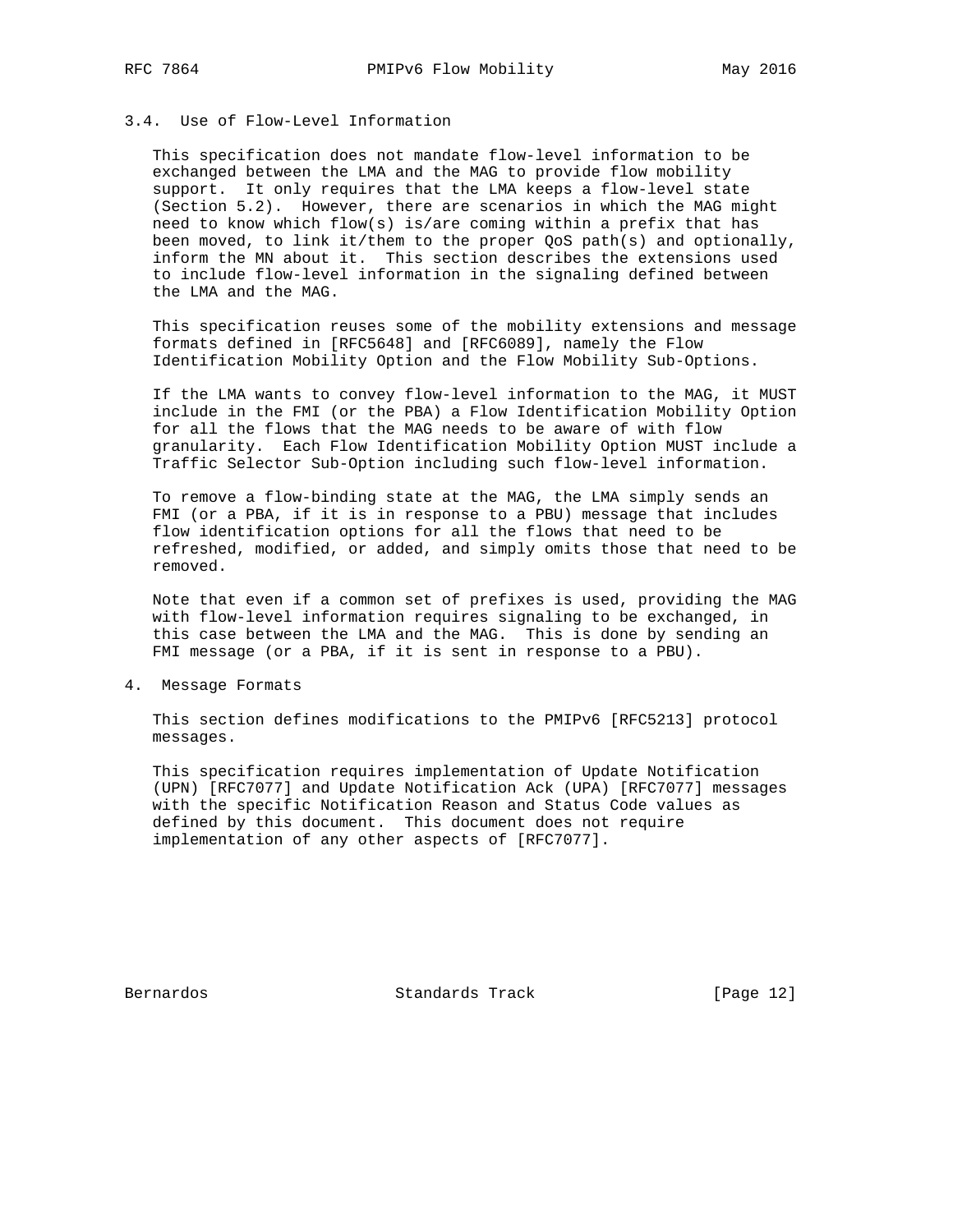## 4.1. Home Network Prefix

 A new flag (L) is included in the Home Network Prefix Option to indicate to the MAG whether the conveyed prefix has to be hosted on link or not on the point-to-point interface with the MN. A prefix is hosted off-link for the flow mobility purposes defined in this document. The rest of the Home Network Prefix Option format remains the same as defined in [RFC5213].

 $0$  1 2 3 0 1 2 3 4 5 6 7 8 9 0 1 2 3 4 5 6 7 8 9 0 1 2 3 4 5 6 7 8 9 0 1 +-+-+-+-+-+-+-+-+-+-+-+-+-+-+-+-+-+-+-+-+-+-+-+-+-+-+-+-+-+-+-+-+ | Type | Length |L| Reserved | Prefix Length | +-+-+-+-+-+-+-+-+-+-+-+-+-+-+-+-+-+-+-+-+-+-+-+-+-+-+-+-+-+-+-+-+ | | + + | | + Home Network Prefix + | | + + | | +-+-+-+-+-+-+-+-+-+-+-+-+-+-+-+-+-+-+-+-+-+-+-+-+-+-+-+-+-+-+-+-+

Off-link Home Network Prefix Flag (L):

 The Off-link Home Network Prefix Flag is set to indicate to the MAG that the HNP conveyed in the option is not to be hosted on link, but has to be considered for flow mobility purposes, and therefore added to the MAG routing table. If the flag is set to 0, the MAG assumes that the HNP has to be hosted on-link.

#### 4.2. Flow Mobility Initiate (FMI)

 The FMI message used in this specification is the UPN message specified in [RFC7077]. The message format, transport, and security considerations are as specified in [RFC7077]. The format of the message is specified in Section 4.1 of [RFC7077]. This specification does not modify the UPN message; however, it defines the following new notification reason value for use in this specification:

Notification Reason:

 FLOW-MOBILITY (8). Request to add/refresh the prefix(es) conveyed in the Home Network Prefix Options included in the message to the set of prefixes for which flow mobility is provided.

Bernardos Standards Track [Page 13]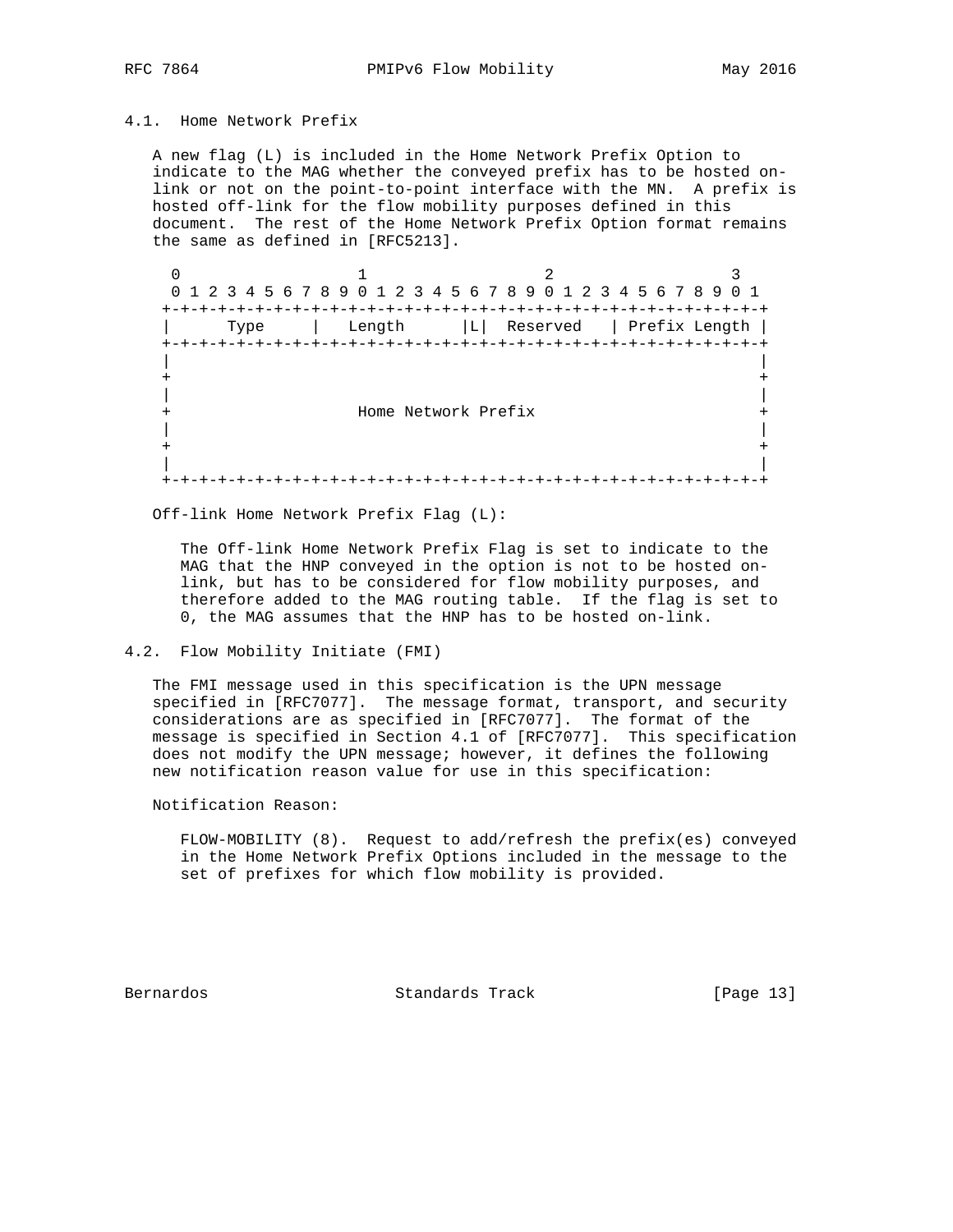The Mobility Options field of an FMI MUST contain the MN-ID, followed by one or more Home Network Prefix Options. Prefixes for which flow mobility was provided that are not present in the message MUST be removed from the set of flow mobility-enabled prefixes.

### 4.3. Flow Mobility Acknowledgement (FMA)

 The FMA message used in this specification is the UPA message specified in Section 4.2 of [RFC7077]. The message format, transport, and security considerations are as specified in [RFC7077]. The format of the message is specified in Section 4.2 of [RFC7077]. This specification does not modify the UPA message, however, it defines the following new status code values for use in this specification:

Status Code:

0: Success

131: Reason unspecified

132: MN not attached

 When the Status code is 0, the Mobility Options field of an FMA MUST contain the MN-ID, followed by one or more Home Network Prefix Options.

5. Conceptual Data Structures

 This section summarizes the extensions to PMIPv6 that are necessary to manage flow mobility.

5.1. Multiple Proxy Care-of Address Registration

 The binding cache structure of the LMA is extended to allow multiple proxy care-of address (Proxy-CoA) registrations, and support the mobile node using the same address (prefix) beyond a single interface and MAG. The LMA maintains multiple BCEs for an MN. The number of BCEs for an MN is equal to the number of the MN's interfaces attached to any MAGs.

 This specification reuses the extensions defined in [RFC5648] to manage multiple registrations, but in the context of PMIPv6. The binding cache is therefore extended to include more than one proxy care-of address and to associate each of them with a BID. Note that the BID is a local identifier, assigned and used by the local mobility anchor to identify which entry of the FMC is used to decide how to route a given flow.

Bernardos Standards Track [Page 14]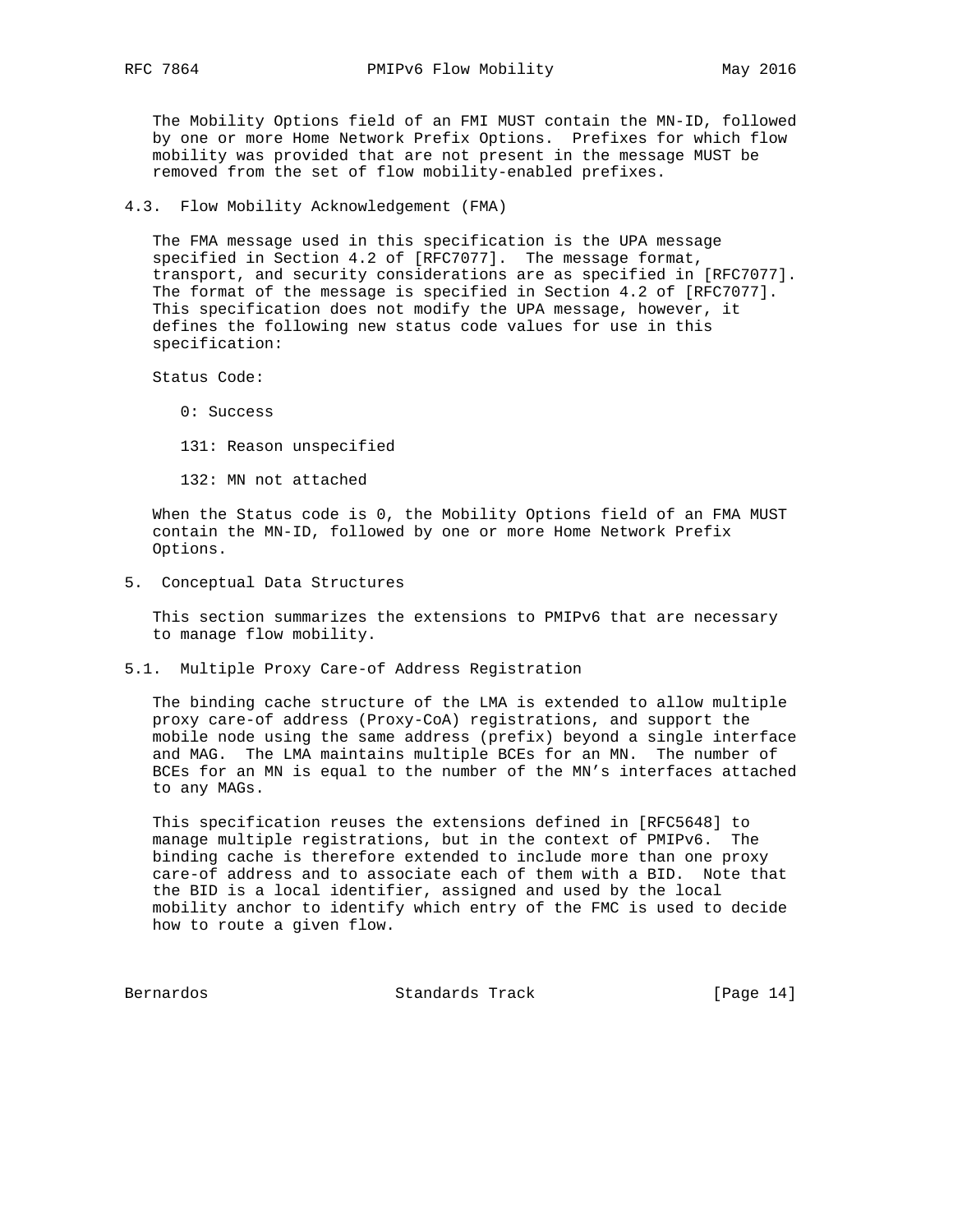| BID-PRI   BID   MN-ID   ATT   HNP(s)   Proxy-CoA |                                                                                                |  |
|--------------------------------------------------|------------------------------------------------------------------------------------------------|--|
|                                                  | 20   1   MN1   WiFi   HNP1,HNP2   IP1 (MAG1)  <br>30   2   MN1   3GPP   HNP1,HNP3   IP2 (MAG2) |  |

### Figure 6: Extended Binding Cache

 Figure 6 shows an example of an extended binding cache, containing two BCEs of a mobile node MN1 attached to the network using two different access technologies. Both of the attachments share the same prefix (HNP1), but they are bound to two different Proxy-CoAs (two MAGs).

5.2. Flow Mobility Cache (FMC)

 Each LMA MUST maintain an FMC as shown in Figure 7. The FMC is a conceptual list of entries that is separate from the binding cache. This conceptual list contains an entry for each of the registered flows. This specification reuses the format of the flow-binding list defined in [RFC6089]. Each entry includes the following fields:

- o Flow Identifier Priority (FID-PRI)
- o Flow Identifier (FID)
- o Traffic Selector (TS)
- o Binding Identification (BID)
- o Action
- o Active/Inactive

|  | FID-PRI   FID   TS   BIDs   Action   A/I                                       |  |
|--|--------------------------------------------------------------------------------|--|
|  | 10   2   TCP   1   Forward   Active<br>20   4   UDP   1,2   Forward   Inactive |  |

#### Figure 7: Flow Mobility Cache

 The BID field contains the identifier of the BCE to which the packets matching the flow information described in the TS field will be forwarded. When it is decided that a flow is to be moved, the affected BID(s) of the table are updated.

Bernardos Standards Track [Page 15]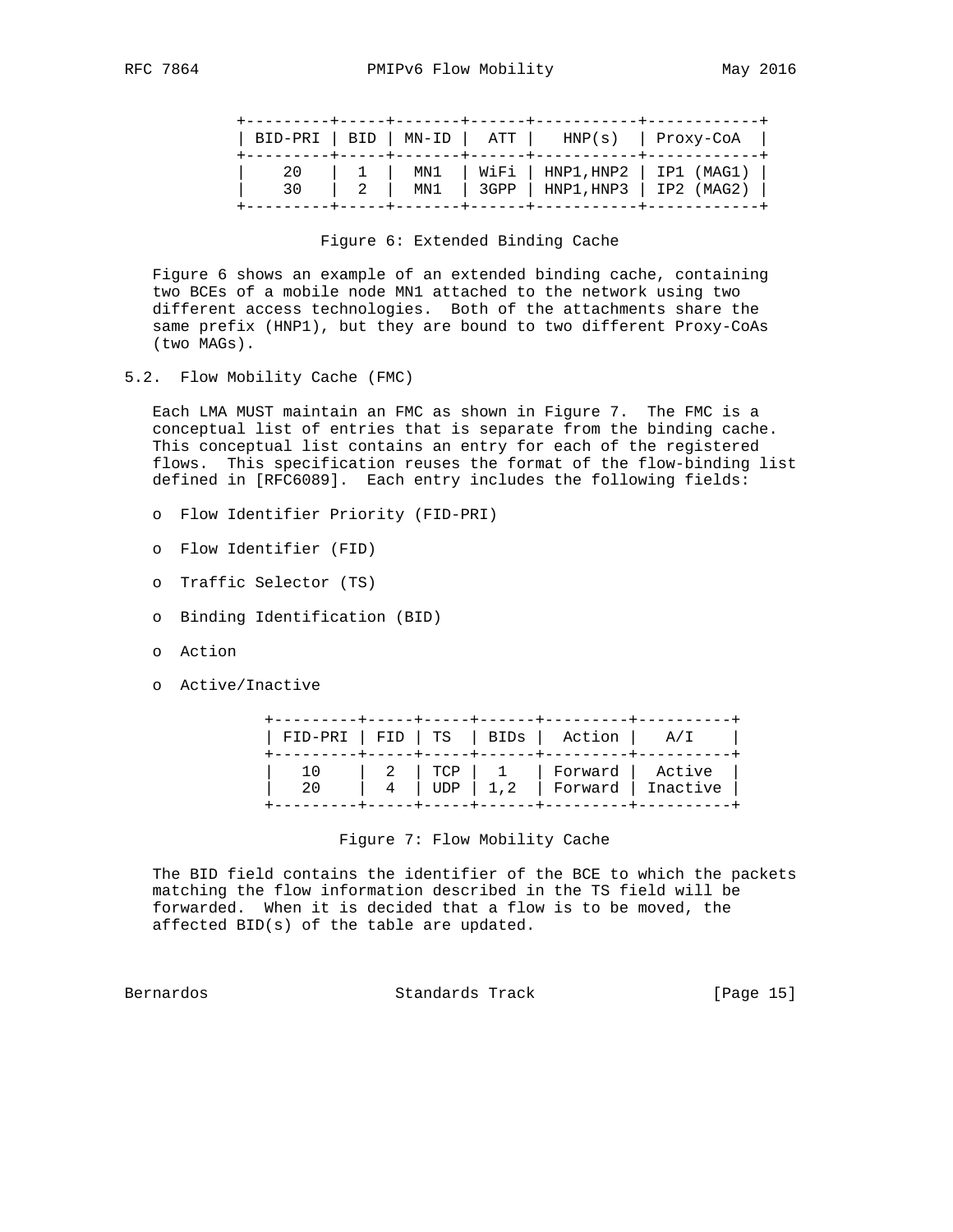Similar to the flow binding described in [RFC6089], each entry of the FMC points to a specific BID. When a flow is moved, the LMA simply updates the pointer of the flow-binding entry with the BID of the interface to which the flow will be moved. The TS in the flow binding table is defined in [RFC6088]. TS is used to classify the packets of flows based on specific parameters such as service type, source, and destination address, etc. The packets matching with the same TS will be applied the same forwarding policy. FID-PRI is the order of precedence to take action on the traffic. The action may be to forward or drop. If a binding entry becomes "Inactive", it does not affect data traffic. An entry becomes "Inactive" only if all of the BIDs are de-registered.

 The MAG MAY also maintain a similar data structure. In case no full flow mobility state is required at the MAG, the Binding Update List (BUL) data structure is enough: no extra conceptual data entries are needed. If full per-flow state is required at the MAG, it SHOULD also maintain an FMC structure.

6. Mobile Node Considerations

 This specification assumes that the mobile node IP-layer interface can simultaneously and/or sequentially attach to multiple MAGs, possibly over multiple media. The MN MUST be able to enforce uplink policies to select the right outgoing interface. One alternative to achieve this multiple attachment is described in [RFC7847], which allows the MN supporting traffic flows on different physical interfaces, regardless of the assigned prefixes on those physical interfaces. Another alternative is configuring the IP stack of the MN to behave according to the weak host model [RFC1122].

7. IANA Considerations

 This specification establishes new assignments to the IANA mobility parameters registry:

- o Handoff Indicator Option type: "Attachment over a new interface sharing prefixes" has been assigned the value 6 from the "Handoff Indicator Option type values" registry defined in <http://www.iana.org/assignments/mobility-parameters>.
- o Update Notification Reason: "FLOW-MOBILITY" has been assigned the value 8 from the "Update Notification Reasons Registry" defined in <http://www.iana.org/assignments/mobility-parameters>.

Bernardos Standards Track [Page 16]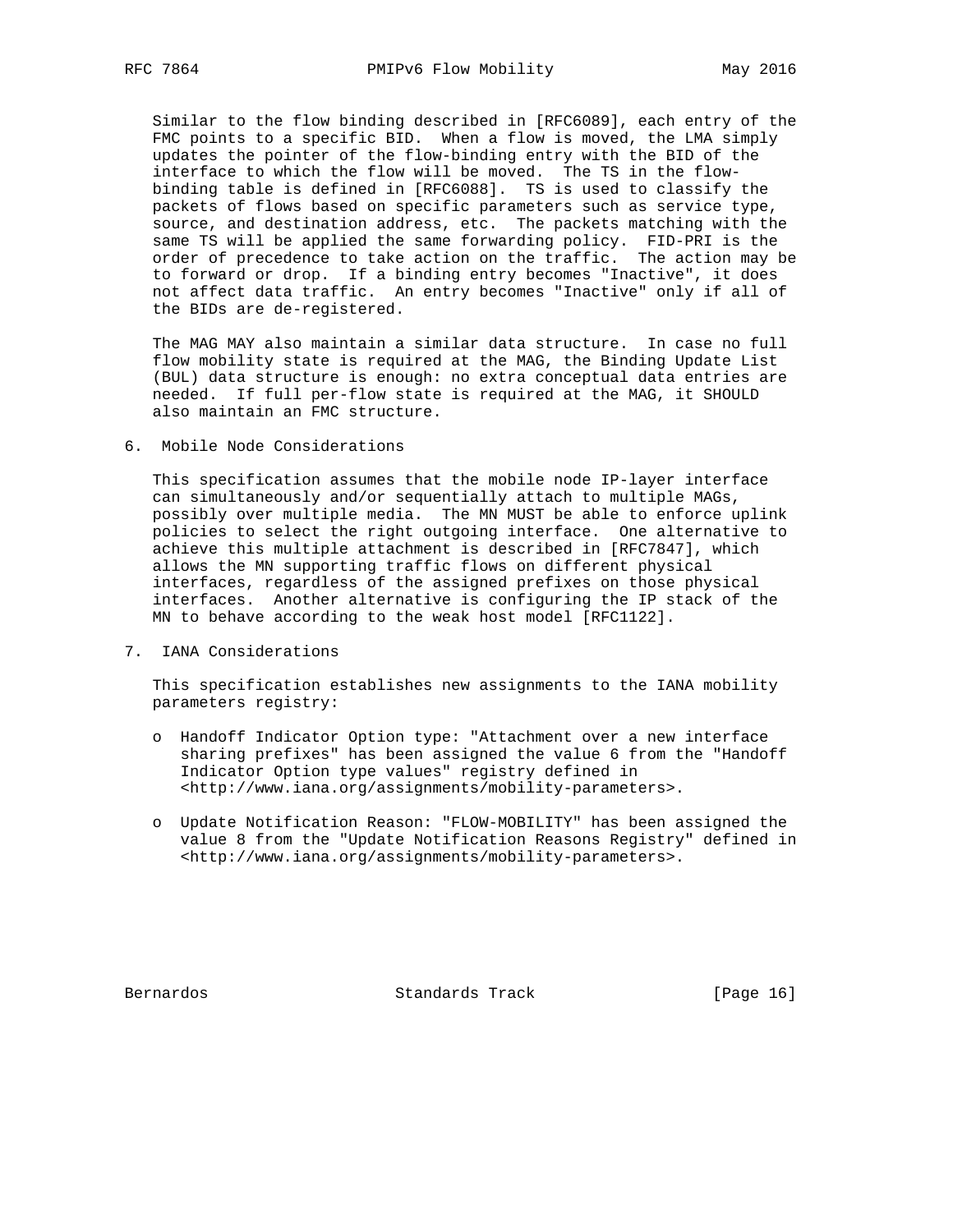- o Update Notification Acknowledgement Status: "Reason unspecified" has been assigned the value 131 and "MN not attached" has been assigned the value 132 from the "Update Notification Acknowledgement Status Registry".
- 8. Security Considerations

 The protocol-signaling extensions defined in this document share the same security concerns of Proxy Mobile IPv6 [RFC5213] and do not pose any additional security threats to those already identified in [RFC5213] and [RFC7077].

 The MAG and the LMA MUST use the IPsec security mechanism mandated by Proxy Mobile IPv6 [RFC5213] to secure the signaling described in this document.

- 9. References
- 9.1. Normative References
	- [RFC2119] Bradner, S., "Key words for use in RFCs to Indicate Requirement Levels", BCP 14, RFC 2119, DOI 10.17487/RFC2119, March 1997, <http://www.rfc-editor.org/info/rfc2119>.
	- [RFC5213] Gundavelli, S., Ed., Leung, K., Devarapalli, V., Chowdhury, K., and B. Patil, "Proxy Mobile IPv6", RFC 5213, DOI 10.17487/RFC5213, August 2008, <http://www.rfc-editor.org/info/rfc5213>.
	- [RFC5648] Wakikawa, R., Ed., Devarapalli, V., Tsirtsis, G., Ernst, T., and K. Nagami, "Multiple Care-of Addresses Registration", RFC 5648, DOI 10.17487/RFC5648, October 2009, <http://www.rfc-editor.org/info/rfc5648>.
	- [RFC6088] Tsirtsis, G., Giarreta, G., Soliman, H., and N. Montavont, "Traffic Selectors for Flow Bindings", RFC 6088, DOI 10.17487/RFC6088, January 2011, <http://www.rfc-editor.org/info/rfc6088>.
	- [RFC6089] Tsirtsis, G., Soliman, H., Montavont, N., Giaretta, G., and K. Kuladinithi, "Flow Bindings in Mobile IPv6 and Network Mobility (NEMO) Basic Support", RFC 6089, DOI 10.17487/RFC6089, January 2011, <http://www.rfc-editor.org/info/rfc6089>.

Bernardos Standards Track [Page 17]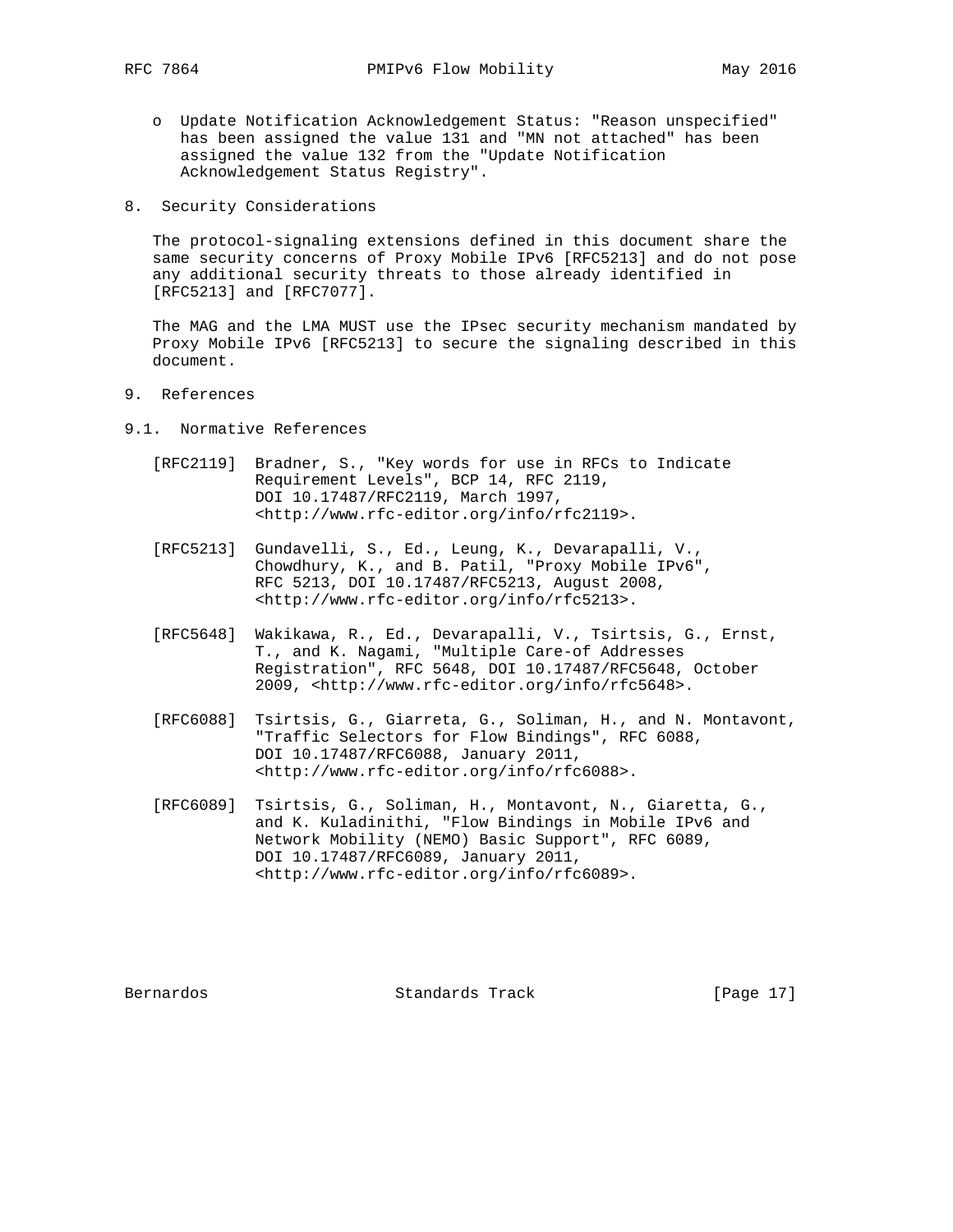[RFC7077] Krishnan, S., Gundavelli, S., Liebsch, M., Yokota, H., and J. Korhonen, "Update Notifications for Proxy Mobile IPv6", RFC 7077, DOI 10.17487/RFC7077, November 2013, <http://www.rfc-editor.org/info/rfc7077>.

9.2. Informative References

- [RFC1122] Braden, R., Ed., "Requirements for Internet Hosts Communication Layers", STD 3, RFC 1122, DOI 10.17487/RFC1122, October 1989, <http://www.rfc-editor.org/info/rfc1122>.
- [RFC7222] Liebsch, M., Seite, P., Yokota, H., Korhonen, J., and S. Gundavelli, "Quality-of-Service Option for Proxy Mobile IPv6", RFC 7222, DOI 10.17487/RFC7222, May 2014, <http://www.rfc-editor.org/info/rfc7222>.
- [RFC7847] Melia, T., Ed. and S. Gundavelli, Ed., "Logical-Interface Support for IP Hosts with Multi-Access Support", RFC 7847, DOI 10.17487/RFC7847, May 2016, <http://www.rfc-editor.org/info/rfc7847>.

Acknowledgments

 The authors would like to thank Vijay Devarapalli, Mohana Dahamayanthi Jeyatharan, Kent Leung, Bruno Mongazon-Cazavet, Chan-Wah Ng, Behcet Sarikaya, and Tran Minh Trung for their valuable contributions, which helped generate this document.

 The authors would also like to thank Juan-Carlos Zuniga, Pierrick Seite, and Julien Laganier for all the useful discussions on this topic.

 Finally, the authors would like to thank Marco Liebsch, Juan-Carlos Zuniga, Dirk von Hugo, Fabio Giust, and Daniel Corujo for their reviews of this document.

 The work of Carlos J. Bernardos has been partially performed in the framework of the H2020-ICT-2014-2 project 5G NORMA.

Bernardos Standards Track [Page 18]